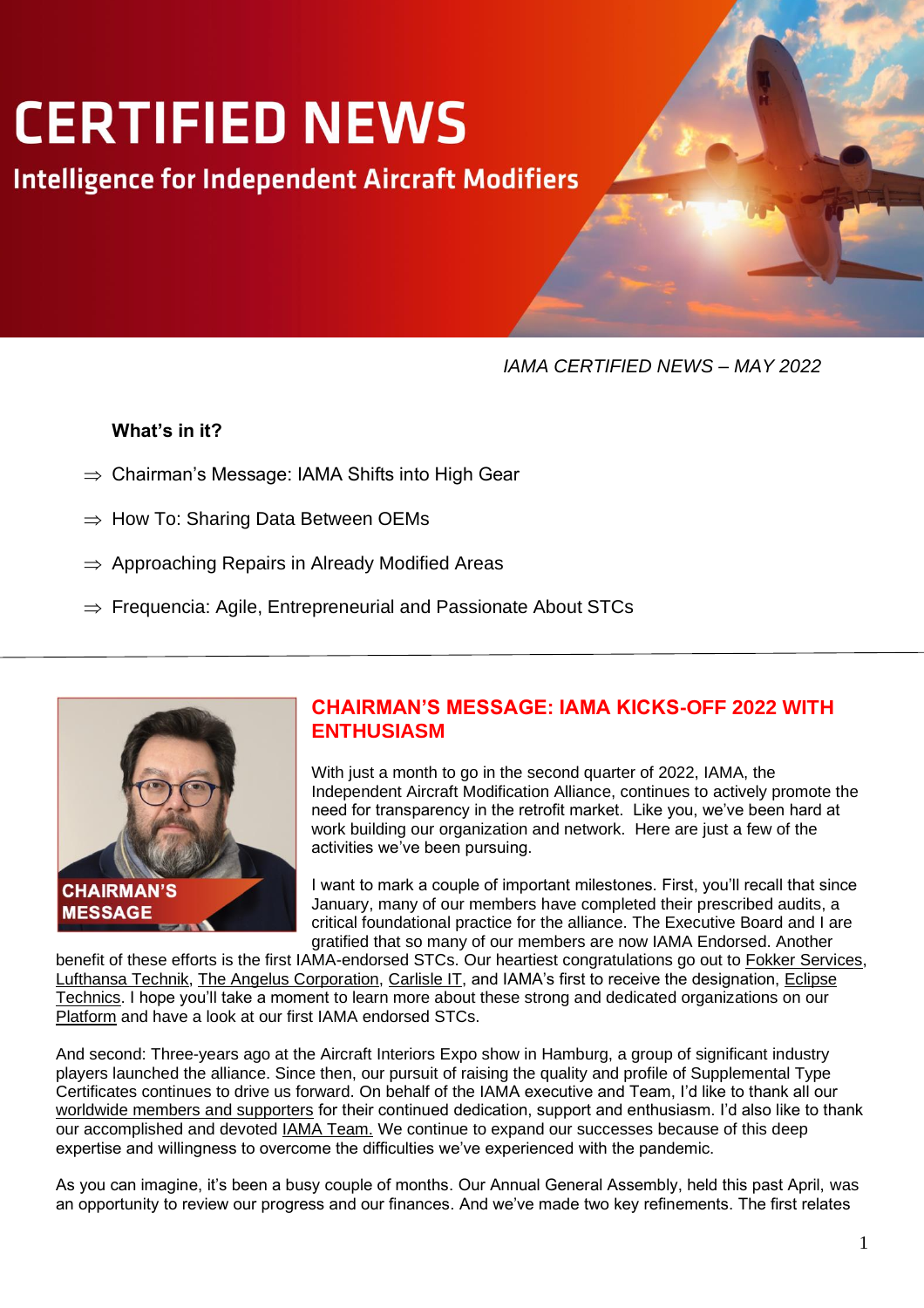to member compliance to the IAMA Standard. Now that our Audit process is in place and five IAMA members have completed their audits, detail regarding compliance has been further codified. The second refinement, one to our Code of Conduct, addresses member commitment to Orphan STCs. Indeed, it was agreed that members shall commit to not abandon IAMA-endorsed STCs. In fact, should they not be able to support their IAMAendorsed STC, they agree to surrender it in an orderly way. Plus, they also commit to consider supporting owners and operators affected by such an STC. We are confident that these refinements will continue to elevate the alliance's credibility, along with the reputation of modification projects completed using STCs.

While the IAMA Rulebook is of the utmost importance, we are also actively recruiting new members and educating stakeholders. One of our strategies to execute these activities is through attending trade shows and social media outreach. [Nina Schulz,](https://iamalliance.aero/about-iama.html) our managing director, attended MRO Americas, and Aircraft Interiors Middle East, and our LinkedIn profile features engaging video content to educate members and prospects. Coming up in mid-June, we'll be at Aircraft Interiors Expo where our [team](https://www.linkedin.com/posts/independent-aircraft-modifier-alliance_iama-aix22-poweredbyexpertise-activity-6930462802104999936-6L8E/?utm_source=linkedin_share&utm_medium=member_desktop_web) looks forward to connecting with current and potential members and subscribers. We hope you'll drop by [Stand 2D51](https://www.aircraftinteriorsexpo.com/en-gb/exhibitor-directory.html?locale=en-GB&query=IAMA) for a chat. In addition to our face-to-face outreach, on June 1, we will host our second IAMA IVTT. The first, held in March, was well attended. This upcoming [IAMA Virtual Think Tank,](https://www.linkedin.com/events/ivtt02-efficientcooperationbetw6929787535971782656/about/) called "Efficient Cooperation Between Design and Production Organizations", is not to be missed.

One final piece of good news before I sign-off. We were very pleased to welcome [AeroMexico](https://www.aeromexico.com/en-us) as a new subscriber this past April. We view this as another indicator that our mission is resonating with the aviation industry.

I look forward to hopefully seeing you at AIX in June.

As always, be well and stay safe.

—Marc Pinault Chairman

## **HOW TO: DATA SHARING BETWEEN OEMs**

<span id="page-1-0"></span>In many aircraft modification projects, the data is often developed by several 3<sup>rd</sup> party suppliers. Over the course of the project, the Design Approval Holder, or DAH and the 3<sup>rd</sup> party suppliers find themselves navigating the tricky questions surrounding Intellectual Property. IAMA, the Independent Aircraft Modifier Alliance, is acutely aware of the challenges these situations pose to obtaining regulatory approval and has developed a new position paper to provide guidance.

Although there are many parts-approval mechanisms, the Paper called "Data Access Requirements (3rd Party Parts Manufacturers)," focuses on Parts Manufacturer Authority, and European Parts Approval. Krunal Patel, IAMA's



Technical Advisor elaborated on the topic: "One of our main objectives is promoting transparency in the market, which is why this document discusses the frictions that can arise during a modification project. The aim is to expose the typical situation. Then we outline the requirements a DAH must fulfil to obtain regulatory approval for the proposed modification, while also protecting their IP and cooperating to meet the end-customer's contractual requirements."

The discord around IP is all too common. The salient issues include access to and the extent of data required, plus the legal terms which may apply to the IP. The situation arises where the DAH, usually a prime integrator of a collection of components and the  $3<sup>rd</sup>$  party supplier are both contracted by the aircraft owner, but have no direct contractual obligations to each other. This is where the friction starts.

"There is no question that these situations are complex. However, our experts have distilled the data requirements for equipment and parts down to three scenarios," [Nina Schulz,](https://iamalliance.aero/about-iama.html) IAMA's managing director, explained. "Bringing these challenges into the open and providing a straightforward explanation of how to avoid them is how IAMA and its members add value to the aviation ecosystem. Whether the data relates to Similarity or Re-Test, using already approved parts, or new parts, we have evaluated the typical scenarios and offer frank advice."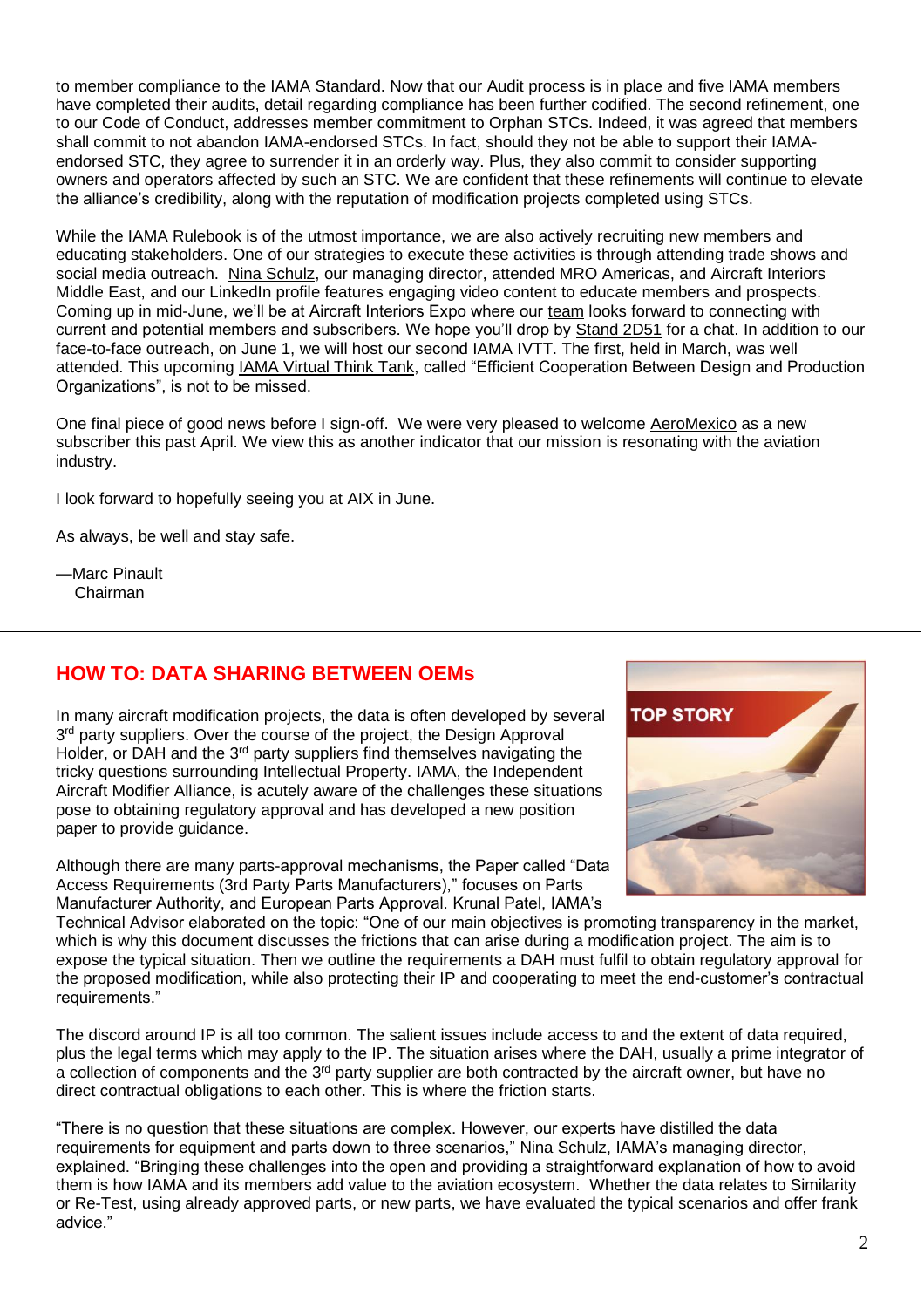The critical takeaways are that planning, open, consistent communication and methodical analysis will help the DAH and the 3<sup>rd</sup> party supplier to avoid many of these IP friction issues. All of which facilitate a better end-user experience. In the tradition of IAMA's growing resource library, the Position Paper offers simple advice for all aircraft modifiers. And true to the alliance's growing profile, it demonstrates again why IAMA-endorsed modifiers are the superior choice.

There are many challenges facing aircraft owners, operators, modifiers and integrators when it comes to modifications, IP being just one. IAMA is a strong advocate for transparency in the aviation ecosystem to help elevate the dialog around aircraft modifications. To learn more about the alliance, join us and get access to these resources, visit [iamalliance.aero.](https://iamalliance.aero/)



## <span id="page-2-0"></span>**APPROACHING REPAIRS IN ALREADY MODIFIED AREAS**

"It all boils down to data and communications," said Lindsey Sander, Certification Engineer at Envoy Aerospace. "When an aircraft is damaged in an area that has already been modified with one or more Supplemental Type Certificates, it can be challenging for operators/owners to get the technical support they need. Our 2021 Information Paper, explains the pitfalls and offers practical advice."

An IAMA member expert, Lindsey Sander articulated the two main issues: "Firstly, STC providers are not required to provide maintenance support after the STC has been applied, beyond addressing service difficulties. And secondly, aircraft OEM repair support is typically not available because they

generally do not have access to the necessary STC data. These two factors pose a considerable challenge to the owner/operator attempting to have their aircraft repaired. However, our team of experts at the Independent Aircraft Modifier Alliance have a solution."

Take, for example, a fuselage-mounted radome delivered, installed and certified by a Design Approval Holder. A second DAH removes the radome and provides a certified repair to the fuselage. At some later date, the area where the repair was completed is damaged. It's crucial to recognize that two different DAHs hold the STC data for the two modifications which creates a challenging situation. How will the damage be fixed? It can be tackled with direct, open communication, bringing all the stakeholders together, and agreeing on the data required for the repair. It's not surprising that IAMA members are committed to providing the required STC data and technical support from the outset.

"We are actively engaged in opening the lines of communication across an STC's lifecycle by encouraging STC providers, OEMs, owners, operators and other stakeholders to commit to our Standard, the IAMA Rulebook," said [Nina Schulz,](https://iamalliance.aero/about-iama.html) IAMA's managing director. "Transparent communication is a cornerstone of the Rulebook and our membership is committed to following the rules. Our white papers, position papers and other resources also support this goal."

Core rules that address the multiple-DAH aircraft-repair issue include: the Right to Use Statement; After-sales Support; De-modification Considerations; and Data Access Agreements. Combined, these regulations—among others—form the basis for an IAMA-endorsed STC. The key point is that potential headaches associated with such repairs are considered right from the beginning, at the Request for Proposal stage and follow right through to the after-sales support phase. It's easy to see that choosing a modifier offering IAMA-endorsed STCs can simplify many aspects of a modification. All of this is made possible by IAMA's STC Standard Working Group. They are responsible for the Rulebook's content, holistically evaluate challenges like repairs, and actively work to alleviate owner/operator pain points.

You can learn more about how to handle a repair in an area modified with an STC by connecting with [IAMA](https://iamalliance.aero/members-memberships.html)  [member,](https://iamalliance.aero/members-memberships.html) completing our [Request for Proposal](https://share.hsforms.com/1_IXE3C39RGS5_ns5-SWEYw502ig) form, or becoming an IAMA [member.](https://iamalliance.aero/members-memberships.html) Membership gives you access to the IAMA Rulebook, white papers and [many other resources.](https://docs.iamalliance.aero/#/documents/ResearchEducation) Visit [iamalliance.aero](https://iamalliance.aero/) for more.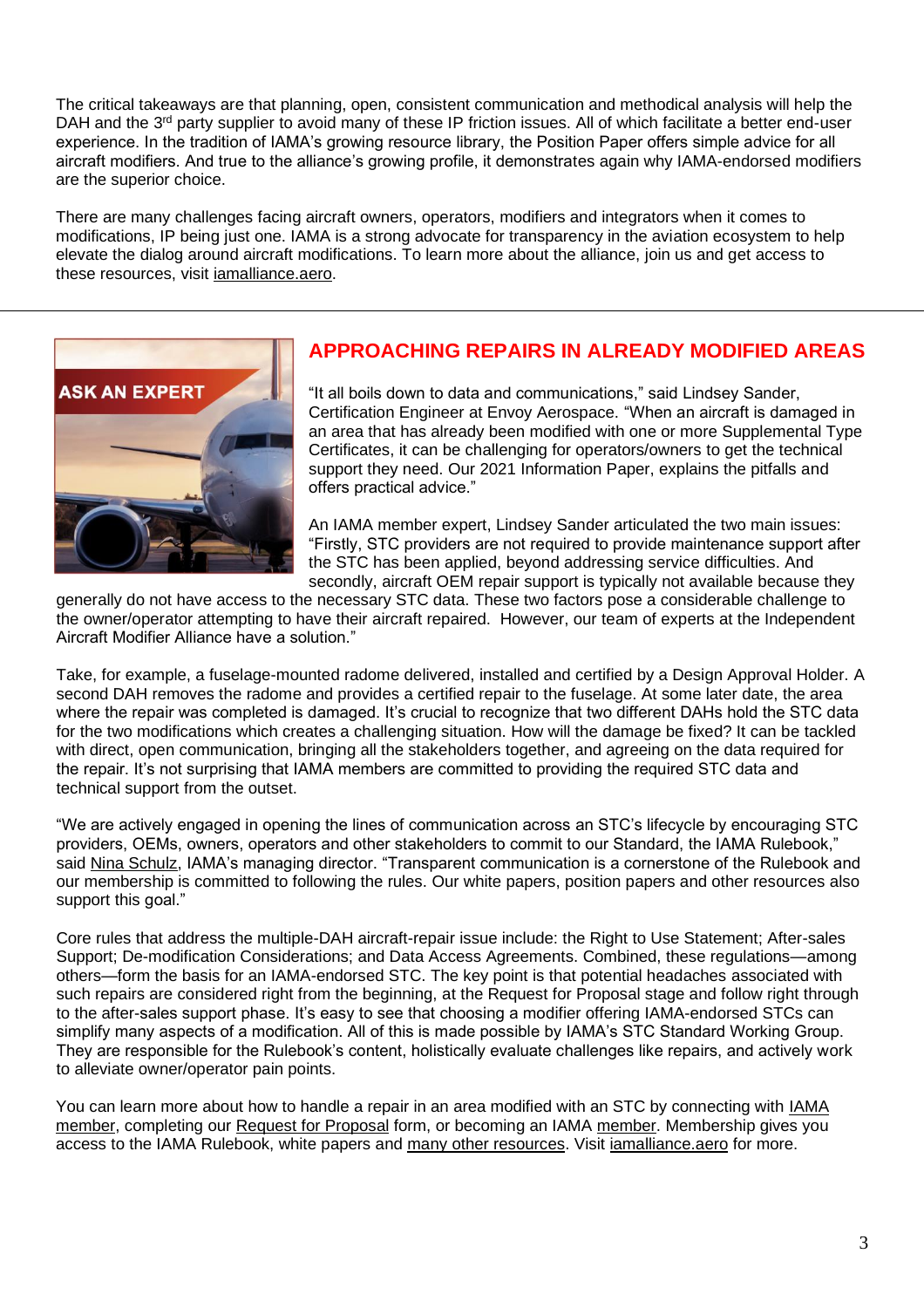#### <span id="page-3-0"></span>**FREQUENCIA: AGILE, ENTREPRENEURIAL AND PASSINOTE ABOUT STCs**

Ask CEO [Matt Dechamps](https://www.linkedin.com/in/matt-dechamps-95339b4/) why Frequencia joined IAMA, the Independent Aircraft Modifier Alliance, and he'll tell you: "Our major concern is Supplemental Type Certificate longevity. We could see that IAMA's principles were designed to support this goal from the outset. We also had personal relationships with a couple of founding members, so it was an easy decision to make."

Dechamps started Frequencia in 2010 to offer cost-effective, added-value



services for avionics design, testing and manufacturing. After many years with large organizations such as BAE, Panasonic and Inmarsat, encouraged in his entrepreneurial spirit from a stint in a small start-up, Dechamps and his team have cultivated services in demand by some of aviation's largest companies. With a focus on connectivity systems for airlines, one of [Frequencia's](https://www.frequencia.co.uk/) specialties is TPED (Transmitting Portable Electronic Device) RF testing for airlines like Ryanair. "This type of testing allows airlines to introduce new connectivity features that keep their customers connected, entertained and informed throughout the flight," he notes.

The driving force behind Frequencia joining IAMA included the opportunity to bring added credibility to a small Design Approval Organization. "Being an IAMA member puts us alongside larger, well-established organizations, which certainly raises our profile. It has helped bring broader brand awareness and allowed us to overcome barriers when talking to customers because we can say we adhere to the same quality standards as the big players."

The company is an EASA approved organization. Small and tight-knit, the team works with aircraft manufacturers and airlines to provide bespoke solutions, consulting services and ongoing support. "Funnily enough," Dechamps says, "The majority of our clientele are outside of the UK, which post-Brexit and post-COVID restrictions, has been interesting."

"We are small, and very much like a family, so we are lucky to be able to pick and choose our clients," Dechamps remarked. "But Brexit and COVID have presented some challenging problems, including finding good resources and the right people. Right now, the world over, the supply chain is a mess, and with so many aircraft being reactivated as we come out of the pandemic, we are finding there is a high demand for smaller modifications that need to be done very quickly."

For the Frequencia team, the IAMA membership is a two-way street. "We are very keen to contribute to the STC working group's activities, and we have presented at an IAMA Virtual Think Tank," Dechamps explained. "Brexit affected the aviation industry very deeply, and we often find ourselves talking about the experience—educating our colleagues about post-Brexit misunderstandings around the UK and international aviation ecosystem. IAMA's leadership and working groups are very supportive. There is a big benefit to sharing issues collectively, and the ability to collaborate is a bigger benefit than is the threat of competition. For example, through our membership, we were introduced to a former member of IAMA Euro-composites which led to several collaborative bids."

"Frequencia joined IAMA in the alliance's very early days, and we continue to be grateful for their support," said [Nina Schulz,](https://iamalliance.aero/about-iama.html) IAMA's managing director. "While Matt's team is small, their spirit and expertise are remarkable, and their advocacy and contributions to the alliance are significant."

Asked about his advice to aircraft operators, Dechamps wryly says, "Get an IAMA endorsed STC, but it is also important to understand STCs and how they need to be managed—this also goes for lessors. And for those looking to join the alliance, talk to a current member. They can tell you all about what it's like, the commitments and the rewards. Even virtually during the pandemic, we have found that the networking opportunities have allowed us to develop new partnerships."